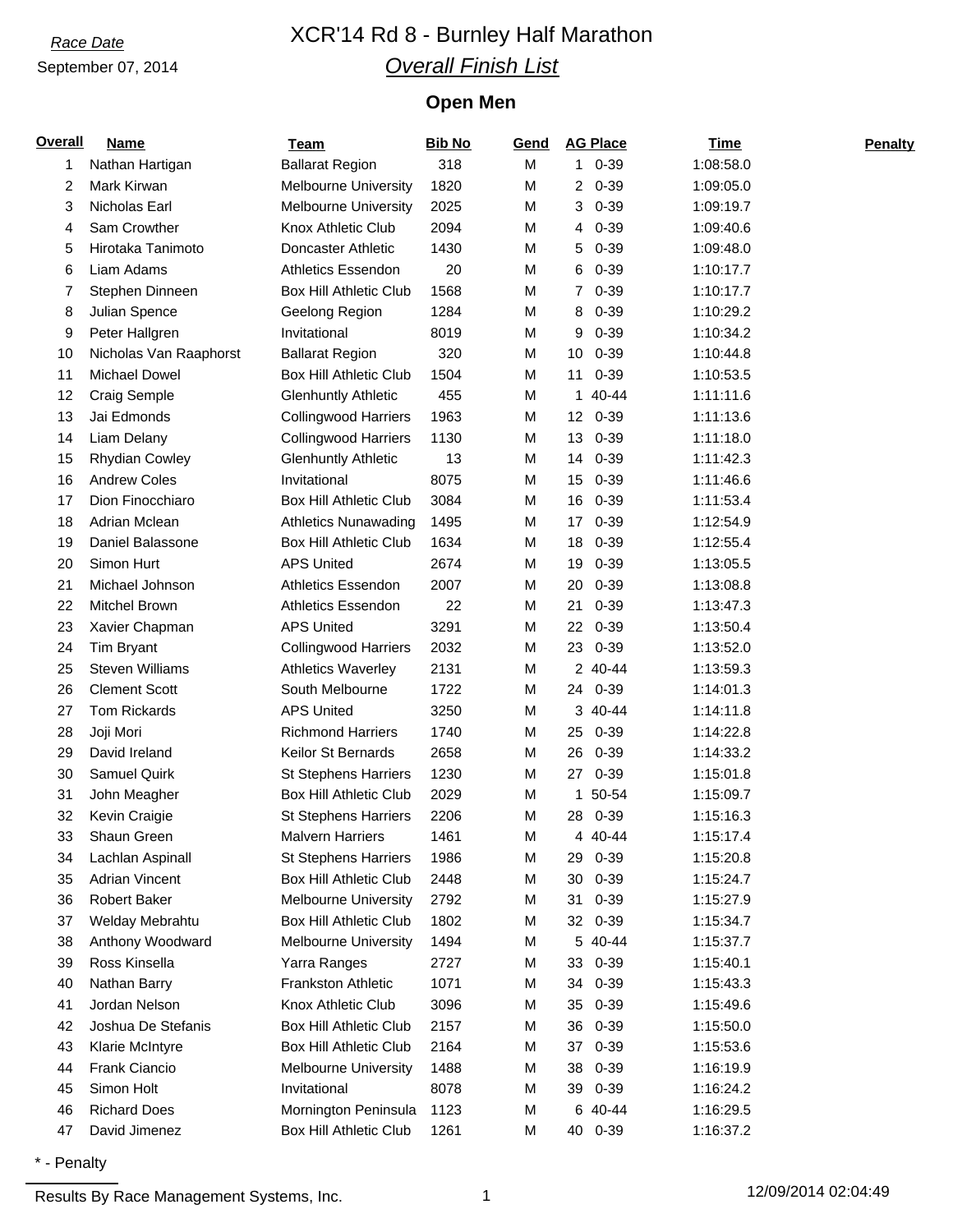# *Race Date* XCR'14 Rd 8 - Burnley Half Marathon *Overall Finish List*

## **Open Men**

| Overall | <b>Name</b>             | Team                          | <b>Bib No</b> | Gend | <b>AG Place</b> | Time      | <b>Penalty</b> |
|---------|-------------------------|-------------------------------|---------------|------|-----------------|-----------|----------------|
| 48      | Wayne Bulloch           | Invitational                  | 7320          | M    | 1 45-49         | 1:16:38.6 |                |
| 49      | Julian Kuppler          | <b>Glenhuntly Athletic</b>    | 1173          | M    | 41 0-39         | 1:16:50.5 |                |
| 50      | Malcolm Campbell        | <b>Collingwood Harriers</b>   | 1952          | M    | 7 40-44         | 1:16:55.4 |                |
| 51      | Hugh McCarthy           | <b>Collingwood Harriers</b>   | 2717          | M    | 42<br>$0 - 39$  | 1:17:02.1 |                |
| 52      | Erik Ueda               | <b>Melbourne University</b>   | 2054          | M    | $0 - 39$<br>43  | 1:17:04.9 |                |
| 53      | Simon Bevege            | <b>Collingwood Harriers</b>   | 1507          | M    | $0 - 39$<br>44  | 1:17:07.2 |                |
| 54      | David Venour            | <b>Athletics Waverley</b>     | 3281          | M    | 8 40-44         | 1:17:09.4 |                |
| 55      | <b>Brett Coleman</b>    | Geelong Region                | 1004          | M    | 45<br>$0 - 39$  | 1:17:21.1 |                |
| 56      | Tim Tucey               | <b>Glenhuntly Athletic</b>    | 3090          | M    | 46<br>0-39      | 1:17:23.9 |                |
| 57      | Stephen Paine           | <b>Athletics Waverley</b>     | 1197          | M    | 40-44<br>9      | 1:17:27.0 |                |
| 58      | Ryo Tsukui              | South Melbourne               | 1394          | M    | 47<br>$0 - 39$  | 1:17:32.1 |                |
| 59      | Dan Pelly               | Invitational                  | 8036          | M    | 2 45-49         | 1:17:33.0 |                |
| 60      | <b>Hamish Beaumont</b>  | <b>Melbourne University</b>   | 1661          | M    | 48<br>$0 - 39$  | 1:17:49.0 |                |
| 61      | <b>Tristen Haines</b>   | <b>APS United</b>             | 2862          | M    | $0 - 39$<br>49  | 1:17:51.4 |                |
| 62      | Peter Macknamara        | <b>Glenhuntly Athletic</b>    | 2513          | M    | 10 40-44        | 1:17:54.7 |                |
| 63      | Danny Cohen             | <b>Richmond Harriers</b>      | 1036          | M    | 50<br>$0 - 39$  | 1:17:55.7 |                |
| 64      | David Grigg             | <b>Ballarat Region</b>        | 1328          | M    | 51<br>$0 - 39$  | 1:17:57.3 |                |
| 65      | Sam Dipnall             | <b>Box Hill Athletic Club</b> | 1133          | M    | $0 - 39$<br>52  | 1:18:11.7 |                |
| 66      | Simon Bowly             | <b>Glenhuntly Athletic</b>    | 1137          | M    | 53<br>$0 - 39$  | 1:18:16.9 |                |
| 67      | <b>Robert Trott</b>     | Keilor St Bernards            | 1628          | M    | 54<br>$0 - 39$  | 1:18:19.5 |                |
| 68      | Daniel Hutchinson       | Geelong Region                | 1205          | M    | 55<br>$0 - 39$  | 1:18:23.2 |                |
| 69      | Jarrod McMullen         | Geelong Region                | 2387          | M    | 56<br>$0 - 39$  | 1:18:23.6 |                |
| 70      | Cory Prout              | <b>Ballarat Region</b>        | 2515          | M    | 57<br>$0 - 39$  | 1:18:39.8 |                |
| 71      | <b>Matthew Vernal</b>   | <b>Athletics Nunawading</b>   | 2084          | M    | 11 40-44        | 1:18:44.1 |                |
| 72      | Lachlan Brown           | Keilor St Bernards            | 2555          | M    | 58<br>0-39      | 1:18:47.0 |                |
| 73      | Luke Goodman            | <b>APS United</b>             | 2136          | M    | 3 45-49         | 1:18:47.6 |                |
| 74      | <b>Nigel Preston</b>    | <b>Glenhuntly Athletic</b>    | 2097          | M    | 59<br>$0 - 39$  | 1:18:48.0 |                |
| 75      | Jacob Gifty             | South Melbourne               | 1343          | M    | 60<br>$0 - 39$  | 1:18:49.4 |                |
| 76      | Mark Stodden            | Invitational                  | 8045          | M    | 61<br>$0 - 39$  | 1:18:56.1 |                |
| 77      | Anthony Baker           | Invitational                  | 8063          | M    | 62<br>$0 - 39$  | 1:18:57.6 |                |
| 78      | Danny Hawksworth        | Athletics Essendon            | 1949          | М    | 63<br>$0 - 39$  | 1:19:00.7 |                |
| 79      | Mark Buyck              | Invitational                  | 8071          | M    | 12 40-44        | 1:19:02.4 |                |
| 80      | Matthew Hodder          | Invitational                  | 8021          | M    | 64 0-39         | 1:19:05.3 |                |
| 81      | Jeffrey Jones           | Athletics Essendon            | 1519          | M    | 13 40-44        | 1:19:05.3 |                |
| 82      | Tyson Kingston          | <b>Richmond Harriers</b>      | 1096          | M    | $0 - 39$<br>65  | 1:19:06.7 |                |
| 83      | Paul Strangio           | <b>Glenhuntly Athletic</b>    | 1277          | M    | 2 50-54         | 1:19:07.3 |                |
| 84      | <b>Timothy Fletcher</b> | <b>Athletics Nunawading</b>   | 1834          | M    | $0 - 39$<br>66  | 1:19:10.9 |                |
| 85      | <b>Mark Guirguis</b>    | Invitational                  | 7375          | M    | $0 - 39$<br>67  | 1:19:12.2 |                |
| 86      | <b>Kay Bretz</b>        | South Melbourne               | 1075          | M    | 68<br>$0 - 39$  | 1:19:22.6 |                |
| 87      | <b>Bradley Bullock</b>  | <b>Collingwood Harriers</b>   | 1049          | M    | $0 - 39$<br>69  | 1:19:23.5 |                |
| 88      | William Jenkins         | South Melbourne               | 1248          | M    | $0 - 39$<br>70  | 1:19:29.4 |                |
| 89      | Ewen Vowels             | <b>Athletics Waverley</b>     | 2505          | M    | $0 - 39$<br>71  | 1:19:30.3 |                |
| 90      | Darren Henstridge       | <b>Glenhuntly Athletic</b>    | 1138          | M    | $0 - 39$<br>72  | 1:19:32.0 |                |
| 91      | Anthony George          | <b>Athletics Waverley</b>     | 2289          | M    | 3 50-54         | 1:19:32.4 |                |
| 92      | Cadeyrn Douglas         | <b>Collingwood Harriers</b>   | 2545          | M    | $0 - 39$<br>73  | 1:19:33.1 |                |
| 93      | Ben Howe                | <b>Glenhuntly Athletic</b>    | 1172          | M    | $0 - 39$<br>74  | 1:19:37.4 |                |
| 94      | Mark Deslandes          | <b>Athletics Nunawading</b>   | 1044          | М    | $0 - 39$<br>75  | 1:19:39.2 |                |
|         |                         |                               |               |      |                 |           |                |

\* - Penalty

Results By Race Management Systems, Inc. 2 2 12/09/2014 02:04:50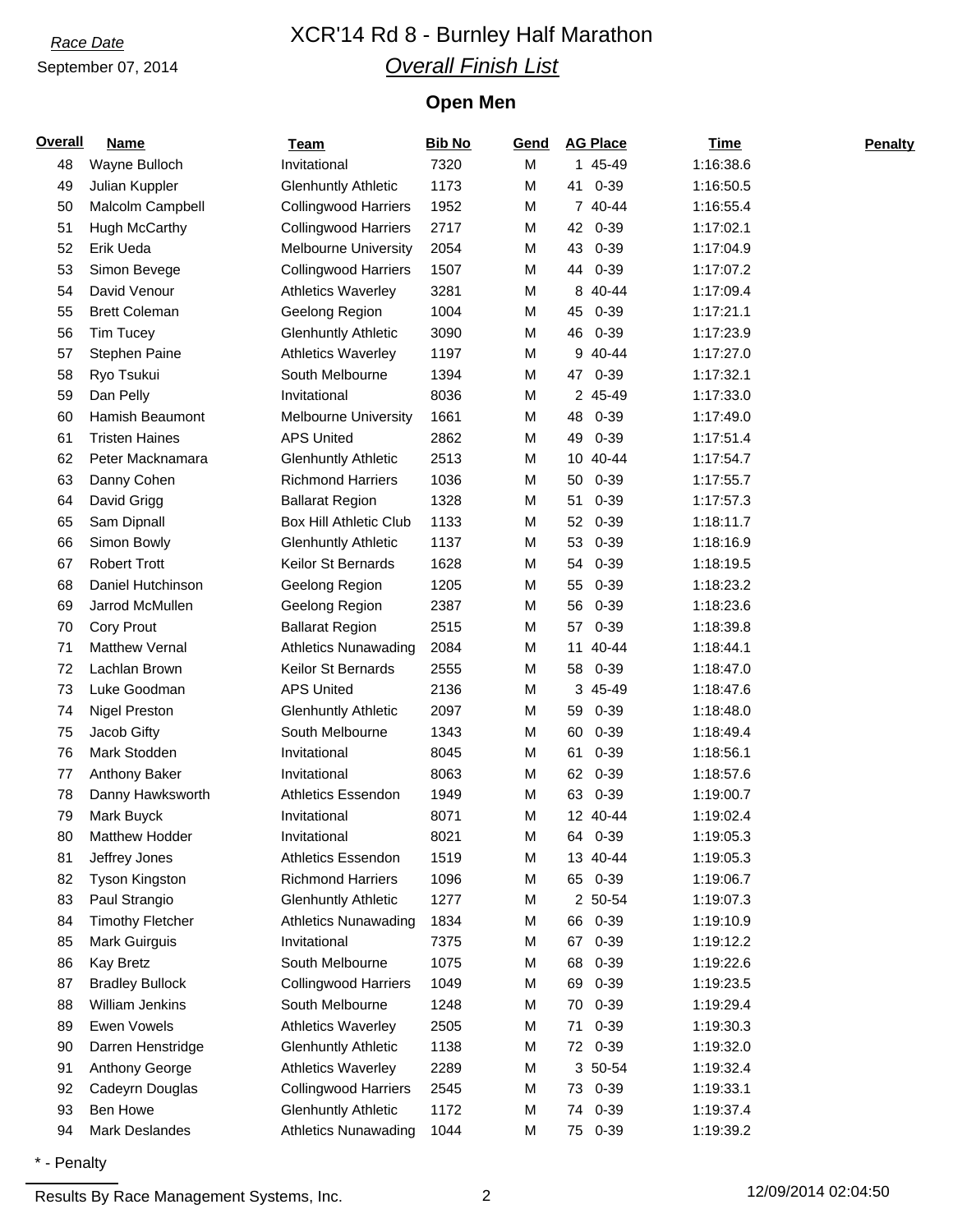# *Race Date* XCR'14 Rd 8 - Burnley Half Marathon *Overall Finish List*

## **Open Men**

| <b>Overall</b> | <b>Name</b>            | <b>Team</b>                 | <b>Bib No</b> | Gend | <b>AG Place</b> | <b>Time</b> | <b>Penalty</b> |
|----------------|------------------------|-----------------------------|---------------|------|-----------------|-------------|----------------|
| 95             | Shane Keddie           | Geelong Region              | 2050          | M    | 76 0-39         | 1:19:41.5   |                |
| 96             | Steve McDonald         | Invitational                | 8069          | M    | 14 40-44        | 1:19:44.4   |                |
| 97             | Marcus Boxall          | <b>Malvern Harriers</b>     | 1175          | M    | $0 - 39$<br>77  | 1:19:45.0   |                |
| 98             | <b>Cameron Menadue</b> | <b>Western Athletics</b>    | 1735          | M    | $0 - 39$<br>78  | 1:19:45.4   |                |
| 99             | Antonio Giuliani       | <b>Athletics Essendon</b>   | 2142          | M    | 15 40-44        | 1:19:47.5   |                |
| 100            | Aaron Murphy           | South Melbourne             | 1128          | M    | $0 - 39$<br>79  | 1:19:49.6   |                |
| 101            | <b>Jesse Frost</b>     | <b>Collingwood Harriers</b> | 1249          | M    | $0 - 39$<br>80  | 1:20:14.2   |                |
| 102            | <b>Cameron Hall</b>    | Mornington Peninsula        | 1035          | M    | $0 - 39$<br>81  | 1:20:18.2   |                |
| 103            | Han Quach              | <b>Glenhuntly Athletic</b>  | 1664          | M    | 82<br>$0 - 39$  | 1:20:18.9   |                |
| 104            | Peter Dutton           | <b>Frankston Athletic</b>   | 1935          | M    | 83<br>$0 - 39$  | 1:20:20.1   |                |
| 105            | Simon Tournier         | <b>Ballarat Region</b>      | 1217          | M    | $0 - 39$<br>84  | 1:20:22.2   |                |
| 106            | <b>Blair Morris</b>    | Invitational                | 8067          | M    | 16 40-44        | 1:20:39.3   |                |
| 107            | David McDonald         | <b>Melbourne University</b> | 1223          | M    | 85<br>$0 - 39$  | 1:20:49.4   |                |
| 108            | James Atkinson         | <b>Athletics Waverley</b>   | 1218          | M    | 4 45-49         | 1:20:49.5   |                |
| 109            | Dean Gasson            | <b>APS United</b>           | 2859          | M    | 5 45-49         | 1:20:54.4   |                |
| 110            | Paul Burge             | <b>Ballarat Region</b>      | 1526          | М    | 17 40-44        | 1:20:55.7   |                |
| 111            | Dan Trevena            | <b>Collingwood Harriers</b> | 2201          | M    | 86 0-39         | 1:20:59.6   |                |
| 112            | David Mellings         | <b>Athletics Nunawading</b> | 1046          | M    | 6 45-49         | 1:21:01.8   |                |
| 113            | Michael Clarke         | Yarra Ranges                | 1830          | M    | $0 - 39$<br>87  | 1:21:14.0   |                |
| 114            | Aidan Rich             | Invitational                | 8076          | М    | 88<br>$0 - 39$  | 1:21:28.9   |                |
| 115            | Alistair Ham           | <b>Ballarat Region</b>      | 2476          | M    | 4 50-54         | 1:21:35.1   |                |
| 116            | <b>Peter Cowell</b>    | Victorian Masters           | 490           | M    | 5 50-54         | 1:21:38.1   |                |
| 117            | <b>Peter Curtis</b>    | <b>APS United</b>           | 2171          | M    | 7 45-49         | 1:21:45.3   |                |
| 118            | <b>Steven Russell</b>  | <b>Melbourne University</b> | 2473          | М    | $0 - 39$<br>89  | 1:21:52.6   |                |
| 119            | Paul Munro             | Melbourne University        | 2662          | M    | $0 - 39$<br>90  | 1:22:01.6   |                |
| 120            | David Lawson           | <b>Richmond Harriers</b>    | 2883          | M    | 45-49<br>8      | 1:22:13.3   |                |
| 121            | Luke Crozier           | Invitational                | 7328          | M    | $0 - 39$<br>91  | 1:22:15.2   |                |
| 122            | Jonathon Little        | <b>Richmond Harriers</b>    | 2377          | M    | 92 0-39         | 1:22:18.5   |                |
| 123            | <b>Steven Quirk</b>    | Victorian Masters           | 495           | M    | 50-54<br>6      | 1:22:27.4   |                |
| 124            | Scottt Bayley          | Invitational                | 7286          | M    | 18 40-44        | 1:22:33.0   |                |
| 125            | <b>Glenn Carroll</b>   | <b>Athletics Waverley</b>   | 2503          | M    | 93<br>$0 - 39$  | 1:22:34.2   |                |
| 126            | Lachlan Hegarty        | <b>Melbourne University</b> | 2306          | М    | 94 0-39         | 1:22:35.9   |                |
| 127            | Andrew Hosking         | Invitational                | 8026          | M    | 95<br>$0 - 39$  | 1:22:52.1   |                |
| 128            | <b>Steve Preece</b>    | Mornington Peninsula        | 1032          | M    | 19 40-44        | 1:22:54.3   |                |
| 129            | Cameron Munro          | Invitational                | 8034          | М    | 96<br>$0 - 39$  | 1:22:59.8   |                |
| 130            | Ben Buckingham         | <b>St Stephens Harriers</b> | 2119          | М    | 97<br>$0 - 39$  | 1:23:07.5   |                |
| 131            | Andrew Ross            | <b>Glenhuntly Athletic</b>  | 1142          | М    | 7 50-54         | 1:23:09.7   |                |
| 132            | Matthew Zonneveldt     | <b>Athletics Waverley</b>   | 2667          | M    | 98 0-39         | 1:23:10.5   |                |
| 133            | Shane Draper           | <b>Victorian Masters</b>    | 1686          | М    | 20 40-44        | 1:23:17.2   |                |
| 134            | <b>Anthony Hally</b>   | <b>Collingwood Harriers</b> | 1548          | М    | 21 40-44        | 1:23:20.4   |                |
| 135            | Tim Hui                | <b>Melbourne University</b> | 1489          | М    | 99<br>$0 - 39$  | 1:23:23.4   |                |
| 136            | Alan Smyth             | South Melbourne             | 1296          | M    | 100<br>$0 - 39$ | 1:23:25.0   |                |
| 137            | Simon Austen           | <b>Richmond Harriers</b>    | 1322          | M    | $0 - 39$<br>101 | 1:23:29.4   |                |
| 138            | Norval Hope            | <b>Collingwood Harriers</b> | 3067          | M    | 9 45-49         | 1:23:39.4   |                |
| 139            | James Smith            | Invitational                | 8043          | M    | 102 0-39        | 1:23:51.2   |                |
| 140            | <b>Grant Hornsby</b>   | Diamond Valley              | 2329          | M    | 103<br>0-39     | 1:23:53.7   |                |
| 141            | Matthew Irons          | <b>Melbourne University</b> | 1603          | М    | 104 0-39        | 1:24:01.5   |                |

\* - Penalty

Results By Race Management Systems, Inc. 23 12/09/2014 02:04:50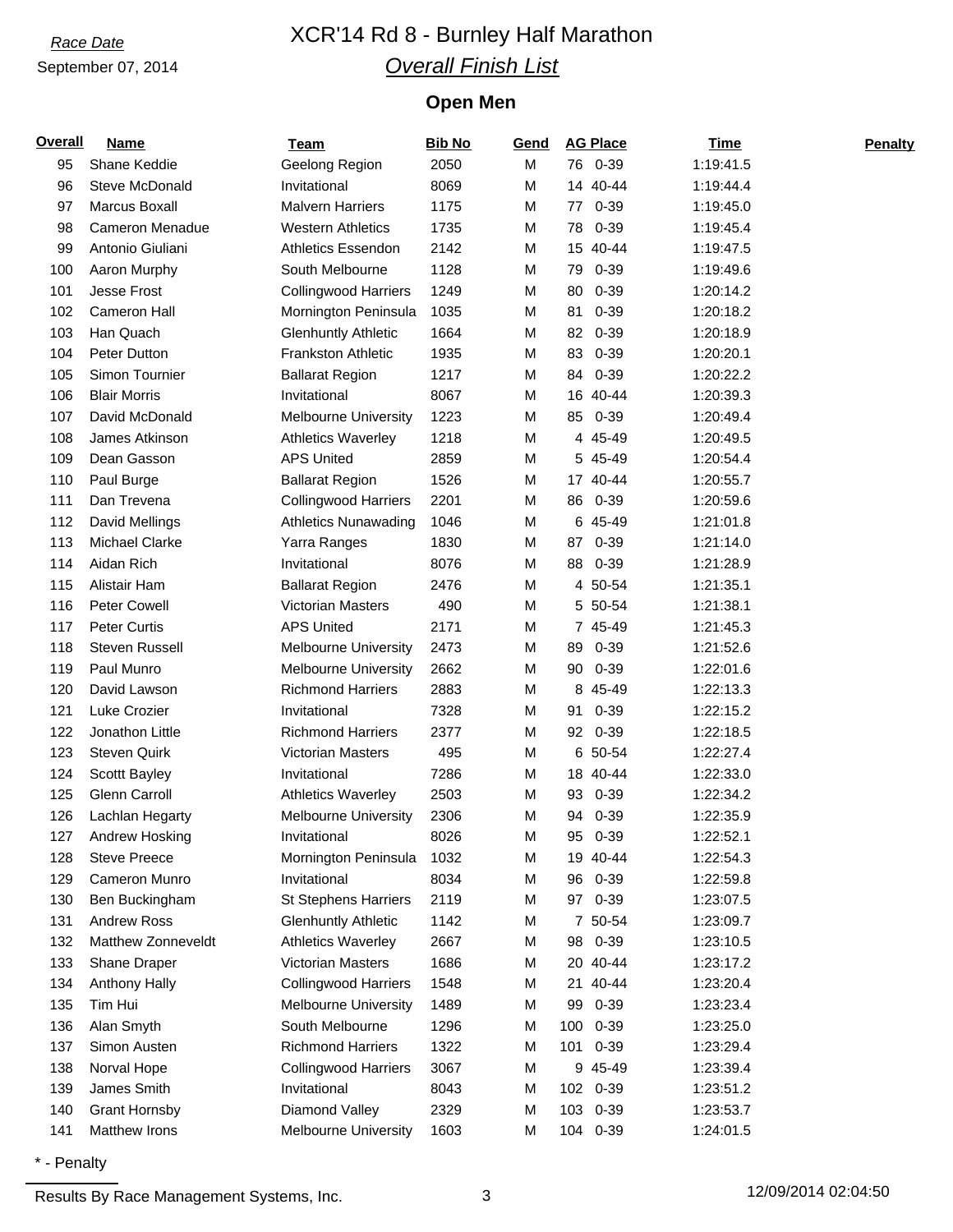# *Race Date* XCR'14 Rd 8 - Burnley Half Marathon *Overall Finish List*

## **Open Men**

| <b>Overall</b> | <b>Name</b>              | <b>Team</b>                   | <b>Bib No</b> | Gend | <b>AG Place</b> | <b>Time</b> | Penalty |
|----------------|--------------------------|-------------------------------|---------------|------|-----------------|-------------|---------|
| 142            | <b>Travis Tremayne</b>   | <b>APS United</b>             | 2085          | M    | 22 40-44        | 1:24:06.8   |         |
| 143            | <b>Chris Cantor</b>      | Invitational                  | 7323          | M    | 10 45-49        | 1:24:08.4   |         |
| 144            | <b>Mark Clarence</b>     | Knox Athletic Club            | 2400          | M    | 11 45-49        | 1:24:09.2   |         |
| 145            | David Smith              | Invitational                  | 8042          | M    | 105 0-39        | 1:24:17.2   |         |
| 146            | <b>Bryan Ackerly</b>     | Yarra Ranges                  | 1998          | M    | 8 50-54         | 1:24:18.7   |         |
| 147            | Antony Van Eeten         | <b>APS United</b>             | 2014          | M    | 106 0-39        | 1:24:20.7   |         |
| 148            | <b>Andrew Scott</b>      | <b>APS United</b>             | 450           | M    | 23 40-44        | 1:24:22.4   |         |
| 149            | <b>Adam Saunders</b>     | <b>Collingwood Harriers</b>   | 1154          | M    | 24 40-44        | 1:24:22.9   |         |
| 150            | Shane Marshall           | <b>Collingwood Harriers</b>   | 1131          | M    | 107 0-39        | 1:24:23.8   |         |
| 151            | William Grbic            | South Melbourne               | 1102          | M    | 108<br>$0 - 39$ | 1:24:25.1   |         |
| 152            | <b>Thomas Robertson</b>  | <b>Coburg Harriers</b>        | 1190          | M    | 109<br>$0 - 39$ | 1:24:25.4   |         |
| 153            | Shane Fielding           | <b>Athletics Waverley</b>     | 1778          | M    | 12 45-49        | 1:24:27.3   |         |
| 154            | Jason Mahon              | <b>Athletics Nunawading</b>   | 2486          | M    | 25 40-44        | 1:24:28.1   |         |
| 155            | Mark Gorski              | <b>Ballarat Region</b>        | 1420          | M    | 110 0-39        | 1:24:28.6   |         |
| 156            | Justin Wilson            | <b>APS United</b>             | 2908          | M    | 13 45-49        | 1:24:30.1   |         |
| 157            | <b>Grant Morgan</b>      | Diamond Valley                | 1823          | M    | $0 - 39$<br>111 | 1:24:31.5   |         |
| 158            | <b>Tristan Harradine</b> | Doncaster Athletic            | 2419          | M    | 112 0-39        | 1:24:31.8   |         |
| 159            | Martin Spiteri           | <b>Athletics Waverley</b>     | 1435          | M    | 26 40-44        | 1:24:34.5   |         |
| 160            | Michael Manongdo         | South Melbourne               | 1349          | M    | 113<br>0-39     | 1:24:37.7   |         |
| 161            | <b>Stuart Cox</b>        | Mentone Athletic Club         | 1569          | M    | 114 0-39        | 1:24:40.1   |         |
| 162            | Tony Langelaan           | <b>Box Hill Athletic Club</b> | 1017          | M    | 14 45-49        | 1:24:40.9   |         |
| 163            | <b>Andrew Hester</b>     | <b>Box Hill Athletic Club</b> | 2672          | M    | 115 0-39        | 1:24:41.4   |         |
| 164            | Vladimir Zubko           | <b>Western Athletics</b>      | 3063          | M    | 116<br>$0 - 39$ | 1:24:53.3   |         |
| 165            | Alexander McLeod         | <b>Collingwood Harriers</b>   | 2212          | M    | $0 - 39$<br>117 | 1:24:55.8   |         |
| 166            | Thai Phan                | <b>Collingwood Harriers</b>   | 1964          | M    | 118 0-39        | 1:24:57.5   |         |
| 167            | Glenn Goodman            | <b>Athletics Waverley</b>     | 2857          | M    | 9 50-54         | 1:25:00.9   |         |
| 168            | <b>Nick Boustead</b>     | <b>Collingwood Harriers</b>   | 1965          | M    | 119<br>$0 - 39$ | 1:25:02.2   |         |
| 169            | Craig Cassidy            | Diamond Valley                | 2333          | M    | $0 - 39$<br>120 | 1:25:04.4   |         |
| 170            | Domenic Michienzi        | Keilor St Bernards            | 1357          | M    | 27 40-44        | 1:25:08.3   |         |
| 171            | Michael McNamara         | <b>Malvern Harriers</b>       | 1238          | M    | 28 40-44        | 1:25:09.8   |         |
| 172            | Dan Langelaan            | Casey Cardinia                | 1566          | M    | $0 - 39$<br>121 | 1:25:10.0   |         |
| 173            | <b>Martin Murray</b>     | Diamond Valley                | 2163          | M    | 10 50-54        | 1:25:12.1   |         |
| 174            | Dean Langford            | South Coast Athletics         | 1709          | M    | 11 50-54        | 1:25:15.6   |         |
| 175            | Nick Turner              | Invitational                  | 8051          | M    | 122 0-39        | 1:25:20.7   |         |
| 176            | <b>Adrian Hoel</b>       | Invitational                  | 8022          | M    | 123 0-39        | 1:25:33.8   |         |
| 177            | Graeme Cartledge         | <b>Ballarat Region</b>        | 1857          | М    | 1 55-59         | 1:25:42.5   |         |
| 178            | David Paroissien         | <b>Melbourne University</b>   | 1610          | M    | 124 0-39        | 1:25:46.4   |         |
| 179            | Peter Gaffney            | Keilor St Bernards            | 1570          | M    | 2 55-59         | 1:25:47.5   |         |
| 180            | Daniel O'Brien           | Invitational                  | 8084          | M    | 125 0-39        | 1:26:01.0   |         |
| 181            | Roland Soderstrom        | <b>Glenhuntly Athletic</b>    | 1144          | M    | 12 50-54        | 1:26:03.6   |         |
| 182            | Peter Stefanos           | <b>Box Hill Athletic Club</b> | 1176          | М    | 15 45-49        | 1:26:09.0   |         |
| 183            | David Abfalter           | Keilor St Bernards            | 1390          | M    | 16 45-49        | 1:26:30.7   |         |
| 184            | Joe Rainer               | Invitational                  | 8038          | M    | 126<br>$0 - 39$ | 1:26:36.1   |         |
| 185            | Leo Enter                | <b>Glenhuntly Athletic</b>    | 2215          | M    | $0 - 39$<br>127 | 1:26:38.4   |         |
| 186            | Ryan Twist               | Invitational                  | 8086          | M    | 128 0-39        | 1:26:43.9   |         |
| 187            | Anthony Kendall          | <b>Coburg Harriers</b>        | 1553          | M    | $0 - 39$<br>129 | 1:26:50.2   |         |
| 188            | Dale Nardella            | <b>Collingwood Harriers</b>   | 2652          | M    | 130 0-39        | 1:26:53.4   |         |

\* - Penalty

Results By Race Management Systems, Inc. 4 12/09/2014 02:04:50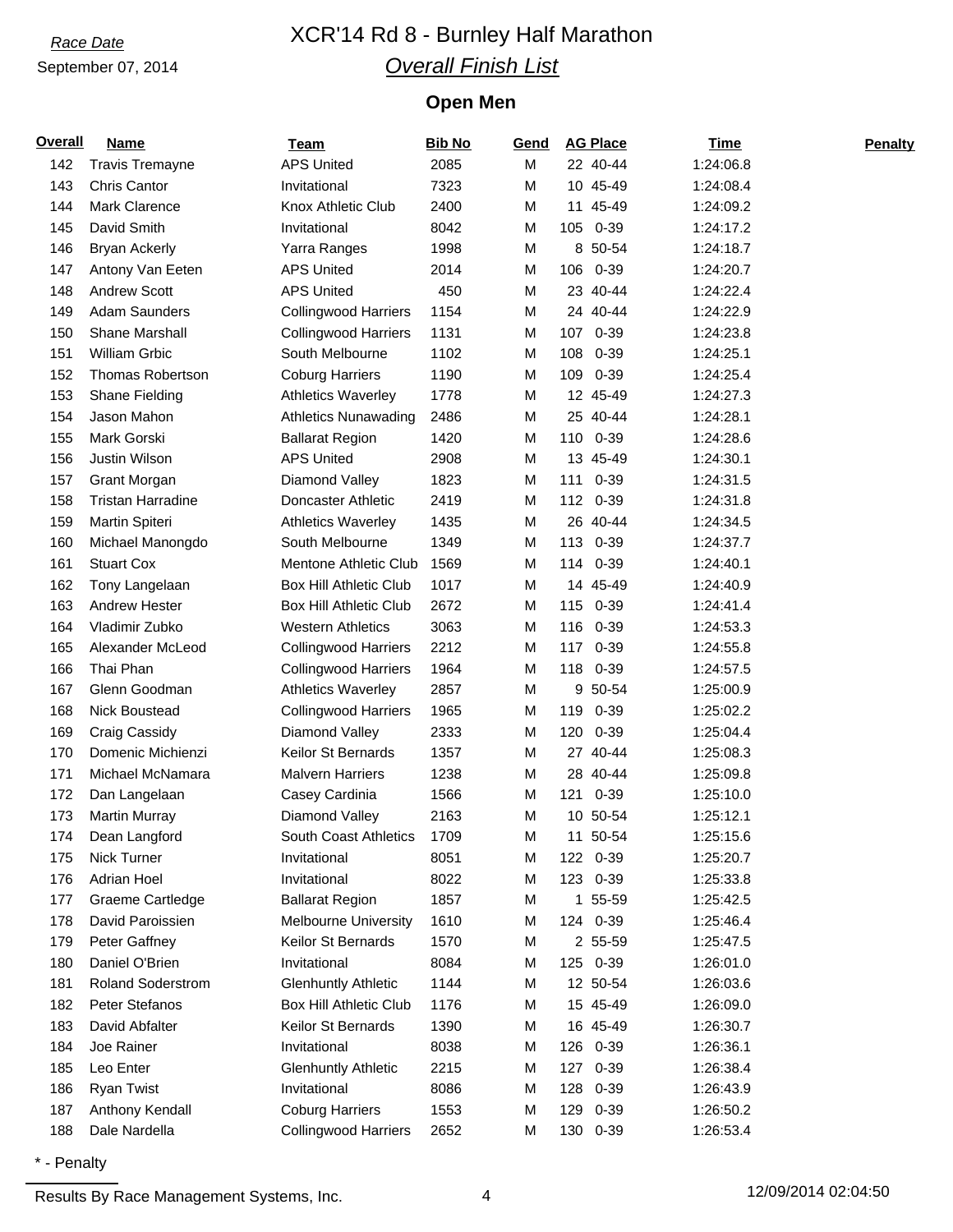# *Race Date* XCR'14 Rd 8 - Burnley Half Marathon *Overall Finish List*

## **Open Men**

| <b>Overall</b> | <b>Name</b>              | <b>Team</b>                  | <b>Bib No</b> | Gend |     | <b>AG Place</b> | <b>Time</b> | <b>Penalty</b> |
|----------------|--------------------------|------------------------------|---------------|------|-----|-----------------|-------------|----------------|
| 189            | John Kondogonis          | Keilor St Bernards           | 1660          | M    |     | 13 50-54        | 1:26:55.6   |                |
| 190            | Paul Dumbrell            | Invitational                 | 8082          | M    | 131 | $0 - 39$        | 1:26:58.1   |                |
| 191            | Scott McGill             | Mornington Peninsula         | 1906          | M    | 14  | 50-54           | 1:27:00.5   |                |
| 192            | Rohan Day                | Mornington Peninsula         | 1200          | M    |     | 29 40-44        | 1:27:00.9   |                |
| 193            | Zachary Anstee           | Invitational                 | 7411          | М    |     | 30 40-44        | 1:27:02.6   |                |
| 194            | <b>Timothy Thomas</b>    | <b>Melbourne University</b>  | 1614          | М    |     | 17 45-49        | 1:27:06.4   |                |
| 195            | Andrew Evans             | <b>Collingwood Harriers</b>  | 2109          | М    |     | 18 45-49        | 1:27:11.8   |                |
| 196            | George Dyer              | Knox Athletic Club           | 2328          | M    |     | 19 45-49        | 1:27:13.4   |                |
| 197            | Sean Helmot              | Invitational                 | 8020          | M    |     | 132 0-39        | 1:27:22.0   |                |
| 198            | <b>Rory Heddles</b>      | Invitational                 | 8077          | M    | 133 | $0 - 39$        | 1:27:28.2   |                |
| 199            | Shane Davin              | <b>Glenhuntly Athletic</b>   | 1273          | M    | 134 | $0 - 39$        | 1:27:31.1   |                |
| 200            | <b>Steven Williams</b>   | <b>Malvern Harriers</b>      | 1239          | M    |     | 15 50-54        | 1:27:32.2   |                |
| 201            | Eran Lande               | South Melbourne              | 1124          | M    |     | 135 0-39        | 1:27:39.4   |                |
| 202            | Daniel Bowerin           | South Melbourne              | 2980          | M    | 136 | $0 - 39$        | 1:27:42.6   |                |
| 203            | Steven Holden            | Invitational                 | 8023          | М    |     | 16 50-54        | 1:27:43.5   |                |
| 204            | <b>Eric Pritchard</b>    | <b>Coburg Harriers</b>       | 1554          | M    | 137 | $0 - 39$        | 1:27:48.8   |                |
| 205            | <b>Tim Menting</b>       | <b>Collingwood Harriers</b>  | 1403          | M    | 138 | $0 - 39$        | 1:27:53.0   |                |
| 206            | Chris Camilleri          | <b>Western Athletics</b>     | 2271          | M    | 139 | $0 - 39$        | 1:28:03.7   |                |
| 207            | Ewen Wilson              | <b>Victorian Masters</b>     | 2523          | M    | 1   | 60-99           | 1:28:09.4   |                |
| 208            | Victor Cook              | <b>Glenhuntly Athletic</b>   | 1502          | M    |     | 17 50-54        | 1:28:15.2   |                |
| 209            | Michael Ryan             | <b>Glenhuntly Athletic</b>   | 1373          | M    |     | 18 50-54        | 1:28:15.7   |                |
| 210            | David Bertovic           | <b>Athletics Nunawading</b>  | 2106          | M    | 140 | 0-39            | 1:28:26.2   |                |
| 211            | Gerard Brown             | Keilor St Bernards           | 2845          | M    |     | 19 50-54        | 1:28:29.2   |                |
| 212            | Lachlan Wakeling         | <b>Frankston Athletic</b>    | 3306          | M    | 141 | $0 - 39$        | 1:28:41.8   |                |
| 213            | Dino Crivelli            | Invitational                 | 7327          | М    |     | 31 40-44        | 1:28:42.6   |                |
| 214            | Michael Wheatley         | Mornington Peninsula         | 1033          | М    |     | 20 45-49        | 1:28:46.2   |                |
| 215            | Michael Harvey           | <b>Athletics Waverley</b>    | 1618          | M    |     | 20 50-54        | 1:28:59.6   |                |
| 216            | <b>Terry Pearce</b>      | <b>Williamstown Athletic</b> | 1600          | M    |     | 3 55-59         | 1:29:03.1   |                |
| 217            | <b>Matthew Trezise</b>   | Invitational                 | 8050          | M    |     | 142 0-39        | 1:29:06.2   |                |
| 218            | <b>Steven Simmons</b>    | <b>Collingwood Harriers</b>  | 1295          | M    | 143 | 0-39            | 1:29:18.3   |                |
| 219            | Donald Bailey            | Invitational                 | 7346          | M    | 21  | 45-49           | 1:29:23.9   |                |
| 220            | <b>Nick Saunders</b>     | Diamond Valley               | 1506          | M    |     | 32 40-44        | 1:29:33.7   |                |
| 221            | Paul Wallace             | <b>Collingwood Harriers</b>  | 2838          | M    | 144 | 0-39            | 1:29:45.4   |                |
| 222            | Adam Hannah              | <b>Melbourne University</b>  | 1753          | M    | 145 | $0 - 39$        | 1:29:50.1   |                |
| 223            | Daniel Grossman          | South Melbourne              | 1159          | M    |     | 146 0-39        | 1:29:55.1   |                |
| 224            | <b>Steve Cottren</b>     | Invitational                 | 7326          | М    |     | 33 40-44        | 1:30:01.0   |                |
| 225            | Andrew Selby Smith       | <b>Melbourne University</b>  | 1492          | M    |     | 147 0-39        | 1:30:12.0   |                |
| 226            | Kieran Leonard           | Williamstown Athletic        | 2043          | M    | 148 | $0 - 39$        | 1:30:24.2   |                |
| 227            | <b>Bradley Fuller</b>    | Geelong Region               | 1729          | M    | 149 | $0 - 39$        | 1:30:30.5   |                |
| 228            | Dion Perry               | Mornington Peninsula         | 1042          | M    |     | 150 0-39        | 1:30:42.7   |                |
| 229            | Glenn Sullivan           | Invitational                 | 8046          | М    |     | 22 45-49        | 1:30:45.1   |                |
| 230            | Eero Keranen             | <b>Williamstown Athletic</b> | 2099          | М    |     | 4 55-59         | 1:30:47.8   |                |
| 231            | Jack Verstraten          | Geelong Region               | 1585          | М    |     | 21 50-54        | 1:31:02.8   |                |
| 232            | <b>Christopher Dwyer</b> | Invitational                 | 7333          | М    |     | 2 60-99         | 1:31:07.5   |                |
| 233            | Jeffrey Wright           | Knox Athletic Club           | 2150          | М    |     | 5 55-59         | 1:31:12.5   |                |
| 234            | Dan Halliday             | <b>Malvern Harriers</b>      | 1236          | M    |     | 34 40-44        | 1:31:22.1   |                |
| 235            | Malcolm Wellington       | Athletics Essendon           | 1134          | М    |     | 22 50-54        | 1:31:30.7   |                |

\* - Penalty

Results By Race Management Systems, Inc. 6 12/09/2014 02:04:51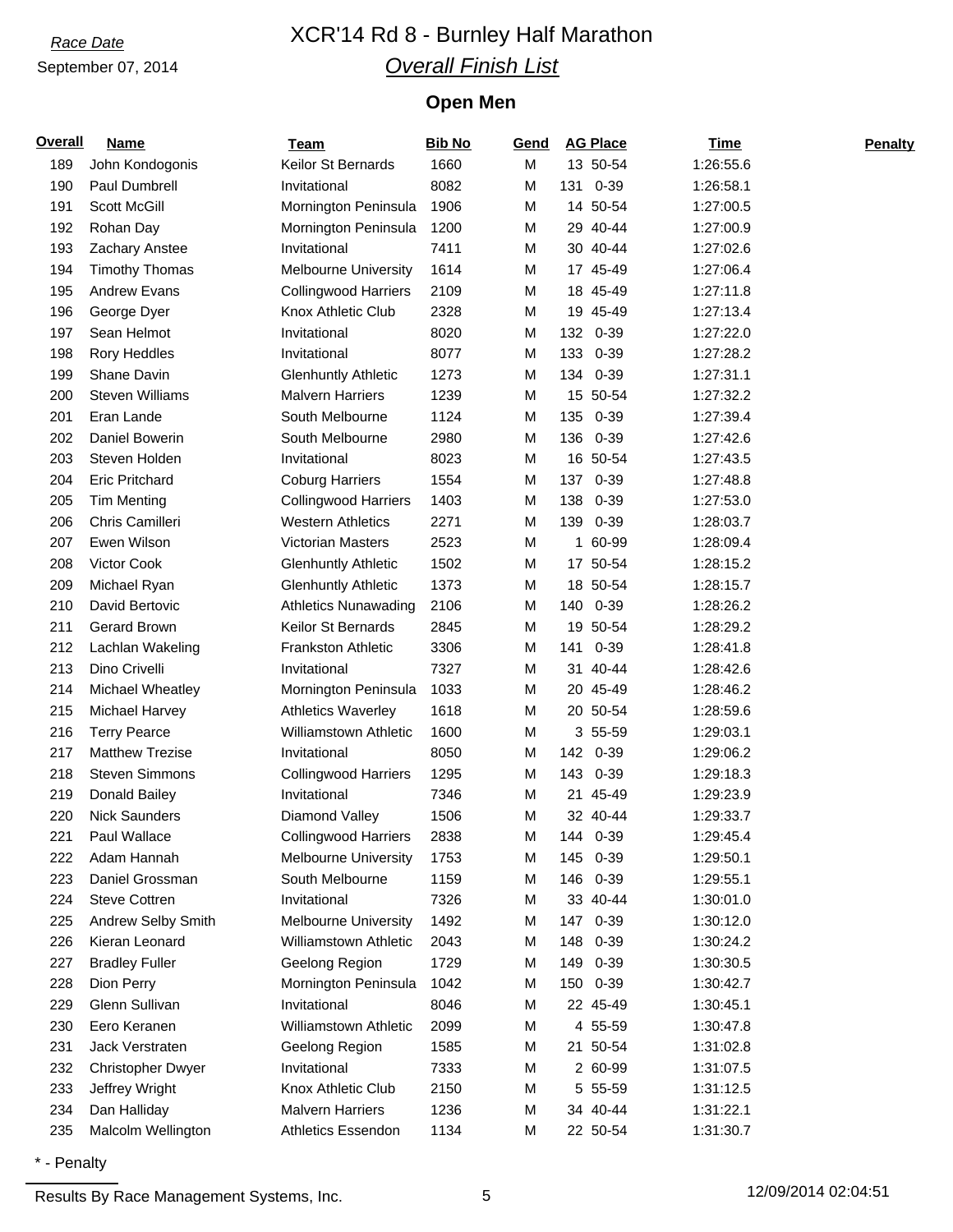# *Race Date* XCR'14 Rd 8 - Burnley Half Marathon *Overall Finish List*

## **Open Men**

| <b>Overall</b> | <b>Name</b>             | <b>Team</b>                   | <b>Bib No</b> | Gend |     | <b>AG Place</b> | Time      | <b>Penalty</b> |
|----------------|-------------------------|-------------------------------|---------------|------|-----|-----------------|-----------|----------------|
| 236            | Peter Gaunt             | <b>Collingwood Harriers</b>   | 1161          | M    |     | 23 50-54        | 1:31:31.7 |                |
| 237            | Graeme Olden            | <b>Box Hill Athletic Club</b> | 1149          | M    |     | 23 45-49        | 1:31:34.9 |                |
| 238            | Andrew Blake            | <b>Glenhuntly Athletic</b>    | 1387          | M    | 151 | 0-39            | 1:31:36.4 |                |
| 239            | Paul Shortis            | <b>Melbourne University</b>   | 1613          | M    |     | 152 0-39        | 1:31:43.2 |                |
| 240            | Steven Barker           | Invitational                  | 7347          | M    |     | 6 55-59         | 1:31:45.3 |                |
| 241            | Lincoln Mah             | <b>APS United</b>             | 2451          | M    |     | 153 0-39        | 1:31:47.2 |                |
| 242            | Andrew McKenzie         | Diamond Valley                | 1937          | M    |     | 24 45-49        | 1:31:58.4 |                |
| 243            | Benjamin Lucas          | Doncaster Athletic            | 1477          | M    |     | 154 0-39        | 1:32:01.2 |                |
| 244            | Joshua Debinski         | <b>Collingwood Harriers</b>   | 2856          | M    |     | 155 0-39        | 1:32:07.2 |                |
| 245            | Chris Wardlaw           | <b>Glenhuntly Athletic</b>    | 1875          | M    |     | 3 60-99         | 1:32:14.2 |                |
| 246            | <b>Adrian Murphy</b>    | <b>Collingwood Harriers</b>   | 2137          | M    |     | 24 50-54        | 1:32:20.5 |                |
| 247            | Alexander Tyrrell       | <b>Western Athletics</b>      | 1514          | M    |     | 156 0-39        | 1:32:31.2 |                |
| 248            | Frank Bertei            | <b>Athletics Nunawading</b>   | 2373          | M    |     | 25 45-49        | 1:32:31.5 |                |
| 249            | Michael Comport         | <b>Glenhuntly Athletic</b>    | 1815          | M    |     | 157 0-39        | 1:32:33.3 |                |
| 250            | Fredrik Holmgard        | Invitational                  | 8025          | M    | 158 | 0-39            | 1:32:55.6 |                |
| 251            | Patrick Byrne           | Invitational                  | 7321          | M    |     | 7 55-59         | 1:32:57.2 |                |
| 252            | Christopher Allan       | <b>Glenhuntly Athletic</b>    | 1621          | M    |     | 35 40-44        | 1:33:03.5 |                |
| 253            | <b>Gregory Moore</b>    | Keilor St Bernards            | 1497          | M    |     | 4 60-99         | 1:33:18.4 |                |
| 254            | Justin Jeffery          | Invitational                  | 8027          | M    | 159 | $0 - 39$        | 1:33:23.6 |                |
| 255            | Zachary Nowell          | <b>Williamstown Athletic</b>  | 2431          | M    |     | 160 0-39        | 1:33:30.9 |                |
| 256            | Peter Black             | Victorian Masters             | 1685          | M    |     | 8 55-59         | 1:33:48.2 |                |
| 257            | Simon Iskenderian       | South Melbourne               | 1464          | M    |     | 26 45-49        | 1:33:52.7 |                |
| 258            | Geoff Leach             | Invitational                  | 8030          | M    |     | 25 50-54        | 1:33:59.5 |                |
| 259            | <b>Robert Meek</b>      | <b>APS United</b>             | 1837          | M    |     | 26 50-54        | 1:34:15.4 |                |
| 260            | James Dennis            | <b>Athletics Nunawading</b>   | 2107          | M    |     | 161 0-39        | 1:34:21.8 |                |
| 261            | Ron Scholes             | <b>Collingwood Harriers</b>   | 1191          | M    |     | 9 55-59         | 1:34:27.8 |                |
| 262            | Nathan Buschkuehl       | <b>Frankston Athletic</b>     | 1242          | M    |     | 162 0-39        | 1:34:48.3 |                |
| 263            | lan Twite               | <b>Traralgon Harriers</b>     | 1254          | M    |     | 10 55-59        | 1:34:56.8 |                |
| 264            | Mark Arnold             | Preston Athletic Club         | 3144          | M    |     | 27 50-54        | 1:34:59.6 |                |
| 265            | Paul Thomas             | <b>Williamstown Athletic</b>  | 1871          | M    |     | 11 55-59        | 1:35:04.7 |                |
| 266            | Derek Couper            | Mentone Athletic Club         | 1432          | M    |     | 27 45-49        | 1:35:09.5 |                |
| 267            | Danny Collins           | Invitational                  | 7325          | M    |     | 163 0-39        | 1:35:16.8 |                |
| 268            | Matt Fullerton          | Invitational                  | 7335          | M    |     | 164 0-39        | 1:36:15.8 |                |
| 269            | Peter Cashin            | <b>Western Athletics</b>      | 1055          | M    |     | 12 55-59        | 1:36:25.9 |                |
| 270            | Nigel Dunn              | Invitational                  | 7332          | M    |     | 36 40-44        | 1:36:26.2 |                |
| 271            | Mark Anderson           | <b>APS United</b>             | 2426          | M    |     | 28 45-49        | 1:36:26.9 |                |
| 272            | Michael Papp            | <b>Athletics Nunawading</b>   | 1496          | M    |     | 165 0-39        | 1:36:28.1 |                |
| 273            | <b>Matthew Morris</b>   | Invitational                  | 8033          | M    |     | 166 0-39        | 1:36:30.1 |                |
| 274            | <b>Gerard Thrall</b>    | Yarra Ranges                  | 1973          | M    |     | 29 45-49        | 1:36:49.2 |                |
| 275            | Peter Moore             | <b>Richmond Harriers</b>      | 1368          | M    |     | 5 60-99         | 1:36:49.6 |                |
| 276            | Jamie Strudley          | Yarra Ranges                  | 1166          | M    |     | 30 45-49        | 1:36:50.6 |                |
| 277            | Len Johnson             | <b>Glenhuntly Athletic</b>    | 1274          | M    |     | 6 60-99         | 1:37:05.2 |                |
| 278            | Daryl Standfield        | <b>Collingwood Harriers</b>   | 1177          | M    |     | 37 40-44        | 1:37:13.3 |                |
| 279            | Alice Craigie           | <b>St Stephens Harriers</b>   | 1667          | F    |     | 1 Female        | 1:37:23.4 |                |
| 280            | Alan Hammond            | <b>Western Athletics</b>      | 2434          | M    |     | 7 60-99         | 1:37:26.6 |                |
| 281            | Peter Roberts           | <b>Ballarat Region</b>        | 1367          | M    |     | 31 45-49        | 1:37:28.3 |                |
| 282            | <b>Michael Miriklis</b> | Invitational                  | 8032          | M    |     | 32 45-49        | 1:37:33.0 |                |
|                |                         |                               |               |      |     |                 |           |                |

\* - Penalty

Results By Race Management Systems, Inc. 6 12/09/2014 02:04:51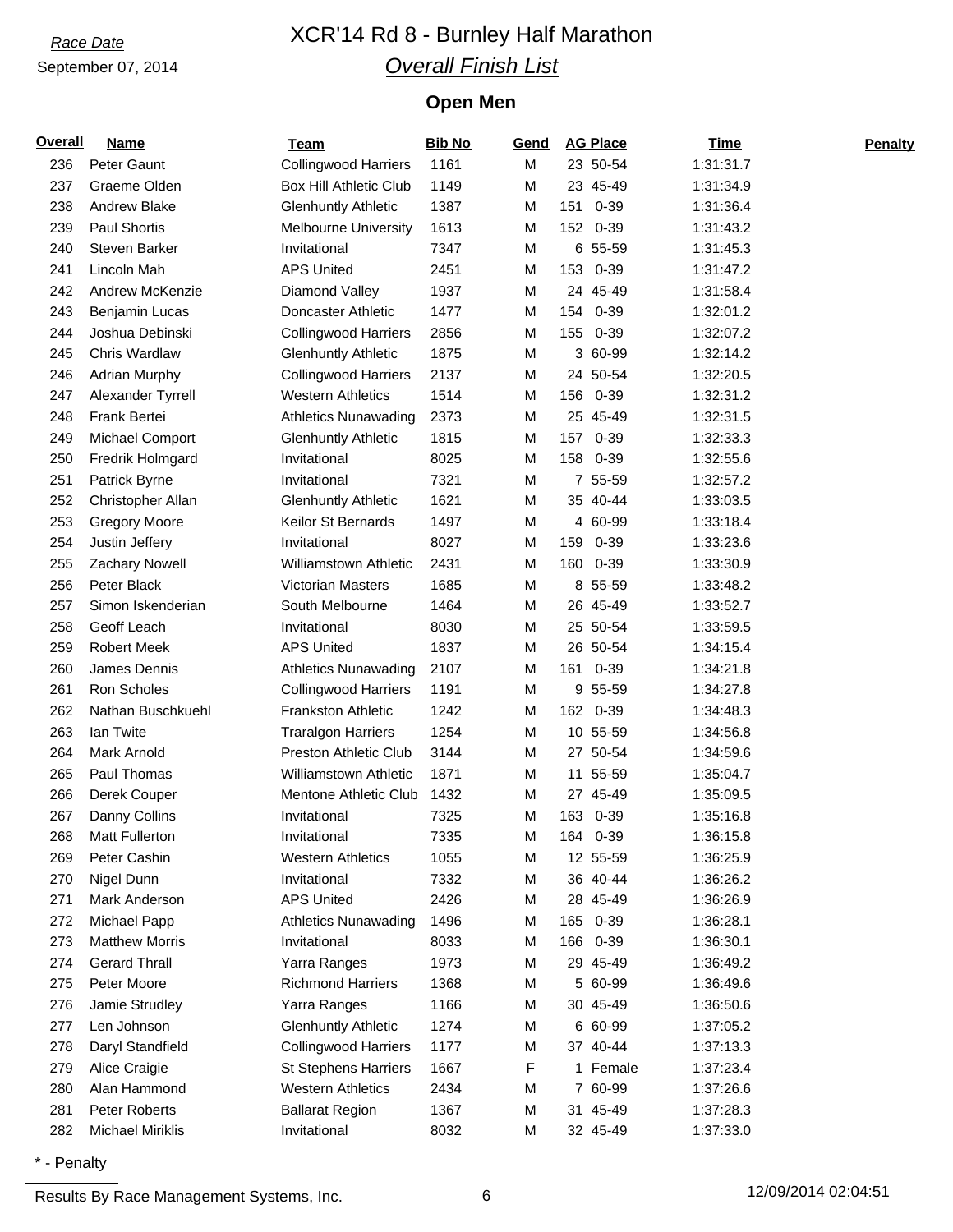# *Race Date* XCR'14 Rd 8 - Burnley Half Marathon *Overall Finish List*

## **Open Men**

| <b>Overall</b> | <b>Name</b>                  | Team                        | <b>Bib No</b> | Gend |     | <b>AG Place</b> | Time          | Penalty |
|----------------|------------------------------|-----------------------------|---------------|------|-----|-----------------|---------------|---------|
| 283            | Tim Holloway                 | <b>Coburg Harriers</b>      | 1552          | M    |     | 38 40-44        | 1:37:33.7     |         |
| 284            | James Hejtmanek              | Invitational                | 8060          | M    |     | 33 45-49        | 1:37:37.3     |         |
| 285            | <b>Glyn Davies</b>           | Invitational                | 7329          | M    | 167 | $0 - 39$        | 1:37:46.1     |         |
| 286            | Rohan Smith                  | Invitational                | 8059          | M    |     | 34 45-49        | 1:38:08.5     |         |
| 287            | James Lynch                  | Ivanhoe Harriers            | 1264          | M    |     | 39 40-44        | 1:38:19.8     |         |
| 288            | Cameron Staggard             | Mornington Peninsula        | 1907          | M    |     | 40 40 - 44      | 1:38:28.9     |         |
| 289            | Geoff Fisher                 | Invitational                | 8061          | M    | 168 | $0 - 39$        | 1:38:33.7     |         |
| 290            | Stephen Reid                 | Knox Athletic Club          | 1258          | M    |     | 35 45-49        | 1:38:50.2     |         |
| 291            | <b>Ernie Stewart</b>         | Oakleigh Athletic Club      | 2010          | M    |     | 8 60-99         | 1:39:02.0     |         |
| 292            | <b>Neil Mathews</b>          | <b>Collingwood Harriers</b> | 2950          | M    |     | 36 45-49        | 1:39:08.6     |         |
| 293            | Aaron Heaney                 | <b>Athletics Essendon</b>   | 1395          | M    | 41  | 40-44           | 1:39:15.9     |         |
| 294            | Nick Antonopoulos            | Doncaster Athletic          | 1893          | M    | 169 | $0 - 39$        | 1:39:26.8     |         |
| 295            | Peter Coburn                 | Invitational                | 8085          | M    |     | 28 50-54        | 1:39:33.0     |         |
| 296            | <b>Mark Kelly</b>            | <b>Coburg Harriers</b>      | 2319          | M    |     | 29 50-54        | 1:39:35.1     |         |
| 297            | lan Henderson                | <b>Glenhuntly Athletic</b>  | 2049          | M    |     | 42 40-44        | 1:39:39.5     |         |
| 298            | Robin Broberg                | Diamond Valley              | 2158          | M    |     | 9 60-99         | 1:39:53.3     |         |
| 299            | <b>Christopher Murphy</b>    | <b>Glenhuntly Athletic</b>  | 1375          | M    |     | 13 55-59        | 1:40:04.2     |         |
| 300            | Craig Hewitson               | Yarra Ranges                | 1165          | M    |     | 43 40-44        | 1:40:09.6     |         |
| 301            | <b>Andrew Wilson</b>         | <b>Ballarat Region</b>      | 2961          | M    | 170 | $0 - 39$        | 1:40:13.6     |         |
| 302            | <b>Barry Brooks</b>          | <b>Ballarat Region</b>      | 2589          | M    |     | 10 60-99        | 1:40:17.6     |         |
| 303            | Adam McCann                  | <b>Athletics Nunawading</b> | 1045          | M    | 171 | $0 - 39$        | 1:40:17.9     |         |
| 304            | <b>Brett Ford</b>            | <b>Collingwood Harriers</b> | 1292          | M    |     | 44 40-44        | 1:40:23.3     |         |
| 305            | Luke Toomey                  | Knox Athletic Club          | 1765          | M    | 172 | $0 - 39$        | 1:40:25.6     |         |
| 306            | <b>Andrew Sutherland</b>     | South Melbourne             | 1068          | M    |     | 14 55-59        | 1:40:32.0     |         |
| 307            | Doug Sandiford               | <b>Richmond Harriers</b>    | 1741          | M    |     | 15 55-59        | 1:40:37.7     |         |
| 308            | <b>Patrick Clarke</b>        | Diamond Valley              | 2159          | M    |     | 37 45-49        | 1:40:44.4     |         |
| 309            | <b>Humphrey Enter</b>        | <b>Glenhuntly Athletic</b>  | 2214          | M    |     | 16 55-59        | 1:40:51.0     |         |
| 310            | Michael Jansen               | <b>Athletics Waverley</b>   | 2346          | M    |     | 38 45-49        | 1:40:53.6     |         |
| 311            | Ralph Bennett                | Victorian Masters           | 1683          | M    |     | 11 60-99        | 1:41:03.9     |         |
| 312            | <b>Richard Mcguire White</b> | <b>Glenhuntly Athletic</b>  | 2943          | M    |     | 39 45-49        | 1:41:20.1     |         |
| 313            | Robert Virgona               | Invitational                | 8055          | M    |     | 40 45-49        | 1:41:22.1     |         |
| 314            | <b>Tony Dell</b>             | <b>Richmond Harriers</b>    | 1022          | M    |     | 30 50-54        | 1:41:58.2     |         |
| 315            | Todd Robilliard              | <b>Collingwood Harriers</b> | 2034          | M    |     | 173 0-39        | 1:42:00.2     |         |
| 316            | Aaron Barnett                | Ivanhoe Harriers            | 1738          | M    |     | 45 40-44        | 1:42:05.5     |         |
| 317            | Greg Berti                   | <b>Malvern Harriers</b>     | 1460          | M    |     | 31 50-54        | 1:42:08.3     |         |
| 318            | Lyndon Loader                | <b>Glenhuntly Athletic</b>  | 2554          | M    |     | 46 40-44        | 1:42:32.7     |         |
| 319            | Sam Osman                    | Knox Athletic Club          | 2148          | M    |     | 174 0-39        | 1:43:15.5     |         |
| 320            | Jacob Barnes                 | <b>Collingwood Harriers</b> | 1943          | M    |     | 175 0-39        | 1:43:45.4     |         |
| 321            | <b>Craig Servinis</b>        | <b>Collingwood Harriers</b> | 1961          | M    | 176 | $0 - 39$        | 1:43:50.9     |         |
| 322            | <b>Clinton Fraser</b>        | Mornington Peninsula        | 1903          | M    |     | 47 40-44        | 1:43:57.1     |         |
| 323            | Graeme Lay                   | Mentone Athletic Club       | 2204          | M    |     | 41 45-49        | 1:44:00.9     |         |
| 324            | <b>Cameron Cairns</b>        | Invitational                | 8080          | M    | 177 | 0-39            | $1:44:46.4$ * | 12:41   |
| 325            | Philip Verrocchi             | <b>Athletics Nunawading</b> | 1073          | M    |     | 178 0-39        | 1:45:18.2     |         |
| 326            | Peter Dodgshun               | <b>APS United</b>           | 1048          | M    |     | 12 60-99        | 1:46:15.9     |         |
| 327            | Sam Defanis                  | Victorian Masters           | 1298          | M    |     | 13 60-99        | 1:46:24.3     |         |
| 328            | Zeb Phoenix                  | <b>APS United</b>           | 1578          | M    |     | 17 55-59        | 1:46:30.0     |         |
| 329            | Michael Meaney               | <b>Coburg Harriers</b>      | 1978          | M    |     | 18 55-59        | 1:47:15.1     |         |

\* - Penalty

Results By Race Management Systems, Inc. 2008/2014 12/09/2014 12/09/2014 12:04:52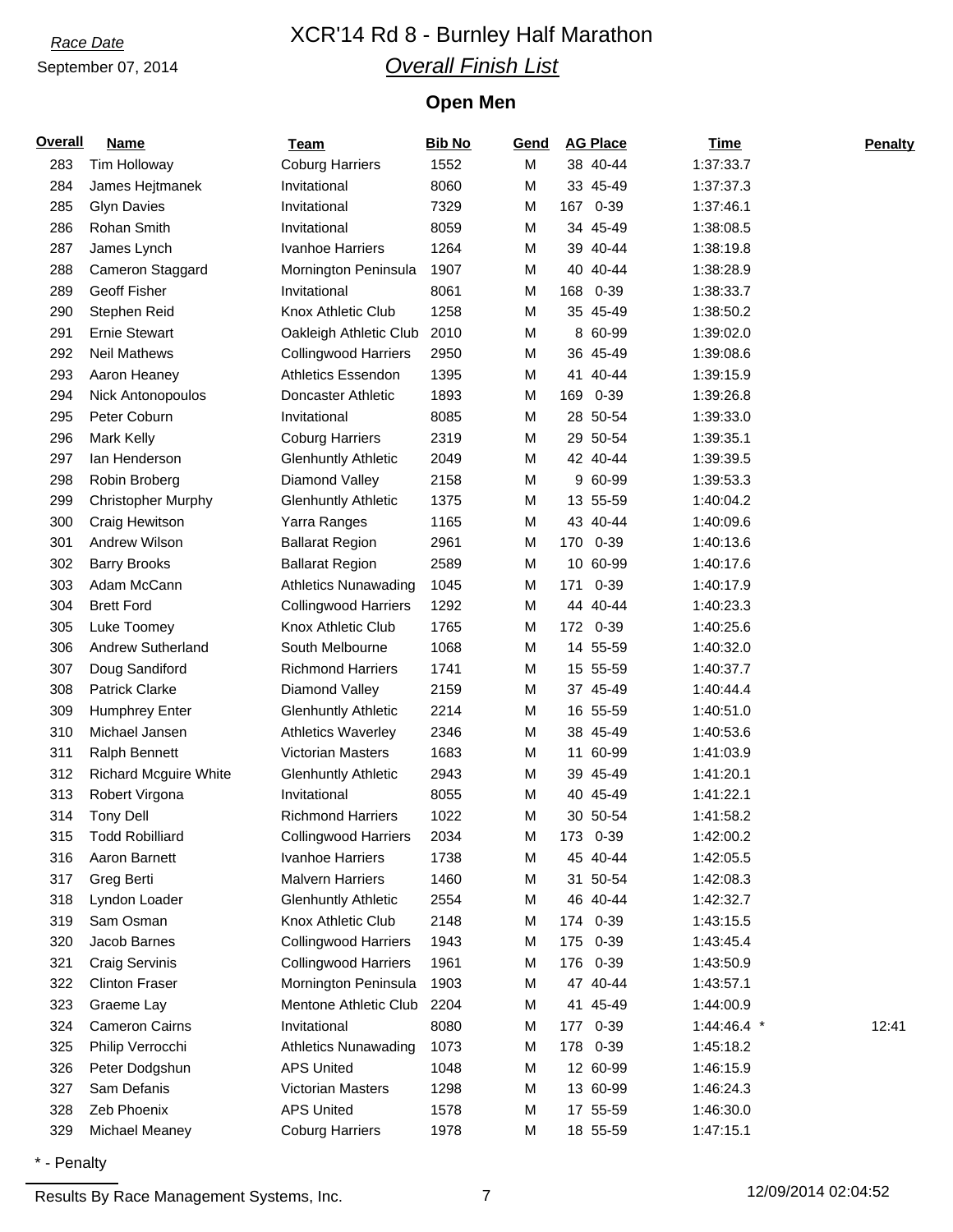# *Race Date* XCR'14 Rd 8 - Burnley Half Marathon *Overall Finish List*

## **Open Men**

| <b>Overall</b> | <b>Name</b>             | <b>Team</b>                   | <b>Bib No</b> | Gend |          | <b>AG Place</b> | <b>Time</b> | <b>Penalty</b> |
|----------------|-------------------------|-------------------------------|---------------|------|----------|-----------------|-------------|----------------|
| 330            | <b>Andrew Tunne</b>     | <b>Box Hill Athletic Club</b> | 2365          | M    |          | 19 55-59        | 1:47:18.6   |                |
| 331            | John Gray               | <b>Williamstown Athletic</b>  | 1866          | M    |          | 32 50-54        | 1:47:24.0   |                |
| 332            | <b>Phillip Dunstone</b> | <b>Western Athletics</b>      | 1056          | M    |          | 42 45-49        | 1:47:43.8   |                |
| 333            | <b>Ben Mudie</b>        | <b>Western Athletics</b>      | 1126          | M    | 179      | $0 - 39$        | 1:49:08.8   |                |
| 334            | <b>Brett Jenkins</b>    | Mentone Athletic Club         | 2463          | M    | 180      | $0 - 39$        | 1:49:21.9   |                |
| 335            | David Laven             | Yarra Ranges                  | 1312          | M    |          | 43 45-49        | 1:49:43.4   |                |
| 336            | Gregory Payne           | South Melbourne               | 1352          | М    |          | 14 60-99        | 1:49:55.9   |                |
| 337            | John Crameri            | <b>Collingwood Harriers</b>   | 1129          | М    |          | 33 50-54        | 1:50:06.4   |                |
| 338            | Peter Symons            | Invitational                  | 8047          | М    |          | 15 60-99        | 1:50:06.9   |                |
| 339            | Chris Brown             | Oakleigh Athletic Club        | 1188          | M    |          | 20 55-59        | 1:50:16.5   |                |
| 340            | Jonathan Holmes         | <b>APS United</b>             | 1305          | М    |          | 16 60-99        | 1:50:32.0   |                |
| 341            | Jim Hopkins             | <b>Collingwood Harriers</b>   | 2196          | M    |          | 17 60-99        | 1:50:56.3   |                |
| 342            | Peter Casey             | South Melbourne               | 1491          | М    |          | 44 45-49        | 1:51:16.3   |                |
| 343            | <b>Philip Crowther</b>  | Knox Athletic Club            | 2040          | М    |          | 21 55-59        | 1:51:52.0   |                |
| 344            | Warren Holst            | <b>Athletics Waverley</b>     | 2290          | М    |          | 34 50-54        | 1:52:35.2   |                |
| 345            | Innocent Karabagega     | <b>Williamstown Athletic</b>  | 1874          | M    | 181      | $0 - 39$        | 1:53:17.0   |                |
| 346            | <b>Hector Apolo</b>     | Invitational                  | 7412          | M    |          | 182 0-39        | 1:53:30.6   |                |
| 347            | Stephen Plumb           | South Coast Athletics         | 1208          | M    |          | 35 50-54        | 1:54:25.5   |                |
| 348            | <b>Eddie Smith</b>      | <b>Athletics Nunawading</b>   | 2108          | M    |          | 36 50-54        | 1:54:29.8   |                |
| 349            | <b>Stuart Walpole</b>   | Doncaster Athletic            | 1898          | M    | 183      | $0 - 39$        | 1:55:44.0 * | 12:41          |
| 350            | <b>Todd Houghton</b>    | <b>Traralgon Harriers</b>     | 1251          | М    |          | 48 40-44        | 1:56:03.9   |                |
| 351            | dan kalifa              | Invitational                  | 8029          | M    |          | 49 40-44        | 1:58:57.5 * | 12:41          |
| 352            | Simon Rigoni            | Ivanhoe Harriers              | 2302          | M    |          | 50 40-44        | 1:59:44.0   |                |
| 353            | Alex Mudie              | <b>Western Athletics</b>      | 3086          | M    | 184      | $0 - 39$        | 1:59:54.3   |                |
| 354            | Navid Rashid            | Knox Athletic Club            | 3153          | М    |          | 51 40-44        | 1:59:58.9   |                |
| 355            | Mike Rennie             | Knox Athletic Club            | 2718          | M    | 185      | $0 - 39$        | 1:59:59.0   |                |
| 356            | Dennis Lazar            | Diamond Valley                | 1938          | M    |          | 22 55-59        | 2:00:06.1   |                |
| 357            | John David              | Ivanhoe Harriers              | 1076          | M    |          | 23 55-59        | 2:00:09.7   |                |
| 358            | <b>Barry Loveday</b>    | <b>Coburg Harriers</b>        | 1993          | M    | 186 0-39 |                 | 2:00:24.0 * | 12:41          |
| 359            | <b>Derek Dawkins</b>    | Invitational                  | 7330          | M    |          | 37 50-54        | 2:01:12.1   |                |
| 360            | Peter Risk              | <b>Richmond Harriers</b>      | 1203          | M    |          | 24 55-59        | 2:03:10.4   |                |
| 361            | Martin Ryan             | South Melbourne               | 1300          | М    |          | 38 50-54        | 2:04:07.7   |                |
| 362            | Charles Hogan           | Invitational                  | 8079          | M    | 187 0-39 |                 | 2:05:10.2   |                |
| 363            | Garry J Blake           | Invitational                  | 7290          | М    |          | 18 60-99        | 2:06:03.3   |                |
| 364            | <b>Robert Bicket</b>    | <b>Traralgon Harriers</b>     | 1447          | M    |          | 25 55-59        | 2:09:19.8 * | 12:41          |
| 365            | Ben Zwar                | Invitational                  | 8083          | M    |          | 188 0-39        | 2:11:10.5   |                |
| 366            | <b>Robert Barnes</b>    | <b>Collingwood Harriers</b>   | 1946          | M    |          | 19 60-99        | 2:13:10.8   |                |
| 367            | Phillip Urquhart        | Invitational                  | 8052          | М    |          | 20 60-99        | 2:14:15.3   |                |
| 368            | Stuart Kollmorgen       | <b>Collingwood Harriers</b>   | 2276          | M    |          | 52 40-44        | 2:18:29.8   |                |
| 369            | Francis Kaszmarek       | <b>Malvern Harriers</b>       | 2480          | M    |          | 45 45-49        | 2:24:42.7 * | 12:41          |
| 370            | Matthew Goodger         | Athletics Essendon            | 2190          | M    |          | 189 0-39        | 2:32:27.3 * | 12:41          |
| 371            | John Zeleznikow         | <b>Glenhuntly Athletic</b>    | 1501          | М    |          | 21 60-99        | 2:58:15.5   |                |
| 372            | Pete Battrick           | Oakleigh Athletic Club        | 2009          | M    |          | 22 60-99        | 3:12:31.5   |                |
| 373            | Kenneth Carter          | <b>Coburg Harriers</b>        | 1550          | М    |          | 23 60-99        | 3:26:20.5   |                |

\* - Penalty

Results By Race Management Systems, Inc. 28 12/09/2014 02:04:52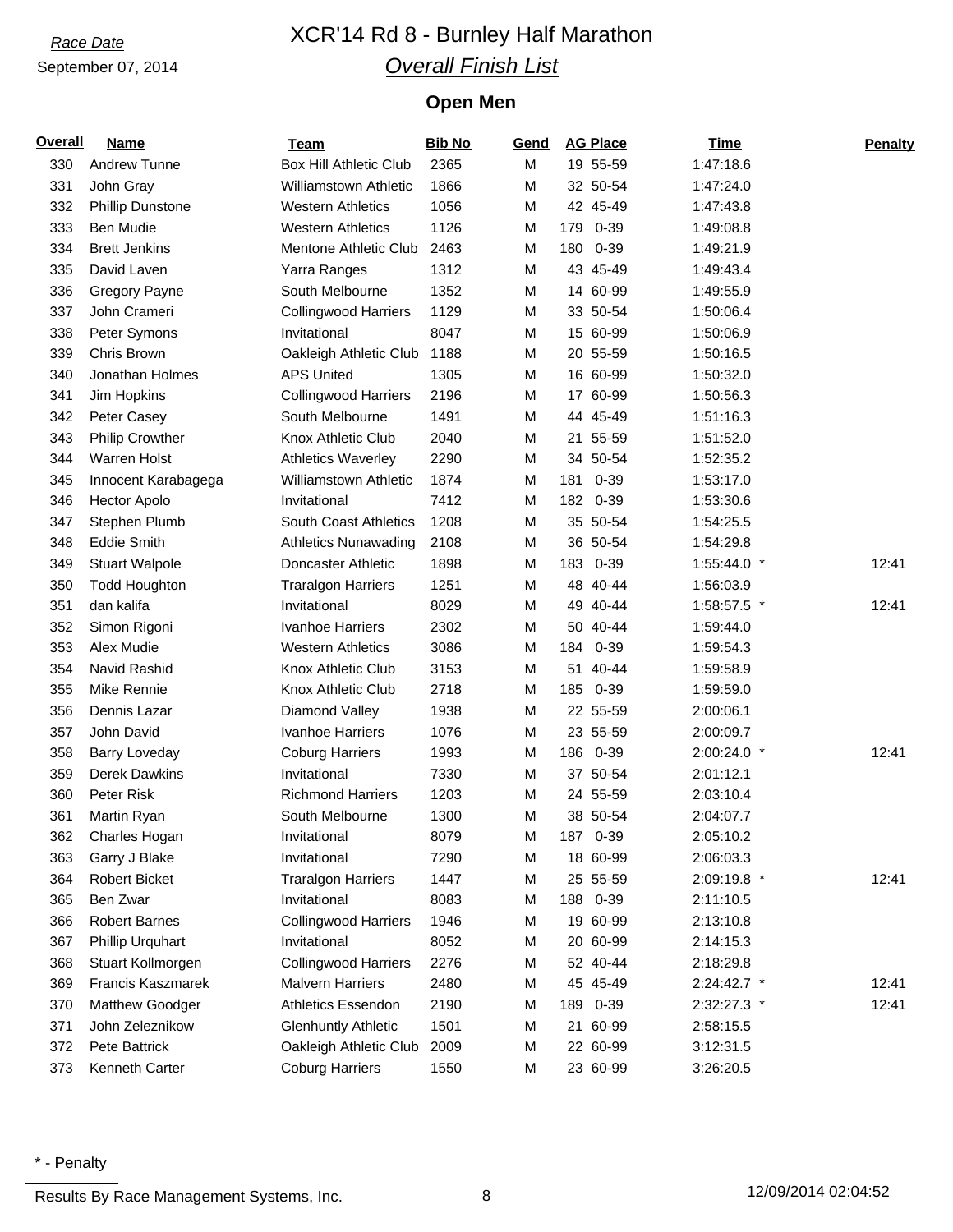# *Race Date* XCR'14 Rd 8 - Burnley Half Marathon *Overall Finish List*

## **Open Women**

| <b>Overall</b> | <b>Name</b>             | <b>Team</b>                   | <b>Bib No</b> | Gend | <b>AG Place</b>              | <b>Time</b> | <b>Penalty</b> |
|----------------|-------------------------|-------------------------------|---------------|------|------------------------------|-------------|----------------|
| 1              | Sinead Diver            | South Melbourne               | 1398          | F    | $10-39$                      | 1:16:44.3   |                |
| 2              | Ellie O'Kane            | Geelong Region                | 1152          | F    | $0 - 39$<br>2                | 1:17:44.6   |                |
| 3              | Amelia Aslanides        | <b>Glenhuntly Athletic</b>    | 1629          | F    | $0 - 39$<br>3                | 1:19:02.9   |                |
| 4              | Virginia Moloney        | <b>Collingwood Harriers</b>   | 1970          | F    | $0 - 39$<br>4                | 1:19:39.9   |                |
| 5              | Rebecca Rosel           | <b>Box Hill Athletic Club</b> | 2930          | F    | $0 - 39$<br>5                | 1:19:56.4   |                |
| 6              | <b>Briony Shaw</b>      | <b>Richmond Harriers</b>      | 3130          | F    | $0 - 39$<br>6                | 1:21:10.4   |                |
| 7              | Deborah Niccol          | South Melbourne               | 2567          | F    | 7<br>$0 - 39$                | 1:21:38.6   |                |
| 8              | Bronwyn Humphrys        | South Melbourne               | 41            | F    | 8<br>$0 - 39$                | 1:22:07.3   |                |
| 9              | <b>Stacey Bulger</b>    | <b>Glenhuntly Athletic</b>    | 1385          | F    | 0-39<br>9                    | 1:22:17.4   |                |
| 10             | Angela Williams         | <b>Ballarat Region</b>        | 302           | F    | 40-44<br>1                   | 1:23:45.9   |                |
| 11             | Kirstin Bull            | South Melbourne               | 1516          | F    | $0 - 39$<br>10               | 1:25:14.4   |                |
| 12             | Julianne Broberg        | Invitational                  | 7297          | F    | $0 - 39$<br>11               | 1:25:30.8   |                |
| 13             | <b>Ruth Mills</b>       | Invitational                  | 8074          | F    | 12 <sup>7</sup><br>$0 - 39$  | 1:25:46.0   |                |
| 14             | Julie Norney            | <b>Box Hill Athletic Club</b> | 460           | F    | 45-49<br>1                   | 1:25:57.8   |                |
| 15             | Maddie Lawson           | <b>Richmond Harriers</b>      | 2533          | F    | 13<br>$0 - 39$               | 1:26:04.9   |                |
| 16             | Erchana Murray-Bartlett | <b>Collingwood Harriers</b>   | 1839          | F    | 14 0-39                      | 1:26:41.9   |                |
| 17             | Sharon Pedersen         | Geelong Region                | 471           | F    | 2 40-44                      | 1:27:23.5   |                |
| 18             | Alana Plymin            | South Melbourne               | 1662          | F    | $0 - 39$<br>15 <sup>15</sup> | 1:27:39.5   |                |
| 19             | Ellen Schaef            | <b>Melbourne University</b>   | 1612          | F    | $0 - 39$<br>16               | 1:27:59.8   |                |
| 20             | Kirsten Jackson         | <b>Athletics Waverley</b>     | 463           | F    | 3 40-44                      | 1:28:40.4   |                |
| 21             | Angela Burke            | <b>Williamstown Athletic</b>  | 1280          | F    | $0 - 39$<br>17 <sup>1</sup>  | 1:28:41.2   |                |
| 22             | Karen Hames             | South Melbourne               | 1776          | F    | 18<br>$0 - 39$               | 1:28:51.2   |                |
| 23             | Sarah Martin            | <b>Collingwood Harriers</b>   | 2183          | F    | 19<br>$0 - 39$               | 1:29:07.5   |                |
| 24             | Sarah Lund              | <b>Glenhuntly Athletic</b>    | 1694          | F    | $0 - 39$<br>20               | 1:29:43.3   |                |
| 25             | Maryann Murray          | Diamond Valley                | 1742          | F    | 4 40-44                      | 1:30:12.8   |                |
| 26             | Renee Fuller            | Geelong Region                | 1730          | F    | $0 - 39$<br>21               | 1:30:30.5   |                |
| 27             | Michelle Jelleff        | <b>Malvern Harriers</b>       | 1583          | F    | 2 45-49                      | 1:30:49.3   |                |
| 28             | <b>Helena Cairney</b>   | South Melbourne               | 1167          | F    | 22 0-39                      | 1:31:33.8   |                |
| 29             | Carmel Taylor           | <b>Coburg Harriers</b>        | 1700          | F    | 5 40-44                      | 1:31:35.5   |                |
| 30             | Kym Osmand              | Oakleigh Athletic Club        | 1189          | F    | $0 - 39$<br>23               | 1:31:49.6   |                |
| 31             | Karen Barlow            | Knox Athletic Club            | 2147          | F    | $0 - 39$<br>24               | 1:32:01.6   |                |
| 32             | Carolyn Huell           | <b>Western Athletics</b>      | 1225          | F    | 3 45-49                      | 1:32:03.2   |                |
| 33             | <b>Bronwen Cardy</b>    | Victorian Masters             | 3010          | F    | $\mathbf{1}$<br>55-99        | 1:32:18.5   |                |
| 34             | Pia Hunter              | <b>Box Hill Athletic Club</b> | 1545          | F    | 4 45-49                      | 1:32:58.7   |                |
| 35             | Rebecca Rogers          | Mornington Peninsula          | 2176          | F    | $0 - 39$<br>25               | 1:33:19.7   |                |
| 36             | Laura Eades             | <b>Glenhuntly Athletic</b>    | 1576          | F    | $0 - 39$<br>26               | 1:34:21.4   |                |
| 37             | Jane White              | Geelong Region                | 2221          | F    | $0 - 39$<br>27               | 1:34:34.4   |                |
| 38             | <b>Brigitte Seeley</b>  | <b>Athletics Nunawading</b>   | 1241          | F    | $0 - 39$<br>28               | 1:34:43.7   |                |
| 39             | Gabrielle Wilson        | South Melbourne               | 1518          | F    | $0 - 39$<br>29               | 1:35:07.6   |                |
| 40             | Rachel Johnson          | <b>Box Hill Athletic Club</b> | 2445          | F    | $0 - 39$<br>30               | 1:35:13.9   |                |
| 41             | <b>Heather Gaunt</b>    | <b>Collingwood Harriers</b>   | 1293          | F    | 5 45-49                      | 1:35:21.8   |                |
| 42             | Sophie Brennan          | Mornington Peninsula          | 1030          | F    | $0 - 39$<br>31               | 1:35:26.8   |                |
| 43             | Jessica Campbell        | Diamond Valley                | 1911          | F    | $0 - 39$<br>32               | 1:35:29.2   |                |
| 44             | Margaret Fitzgerald     | <b>APS United</b>             | 485           | F    | 1 50-54                      | 1:35:31.3   |                |
| 45             | Kerryn Flatt            | Diamond Valley                | 1763          | F    | 6 45-49                      | 1:35:54.2   |                |
| 46             | Nicki Macfarlane        | <b>Malvern Harriers</b>       | 1584          | F    | 7 45-49                      | 1:36:35.3   |                |
| 47             | Laura Finnerty          | <b>Athletics Nunawading</b>   | 2974          | F    | 33 0-39                      | 1:36:43.8   |                |

\* - Penalty

Results By Race Management Systems, Inc. 2009 9 12/09/2014 02:04:52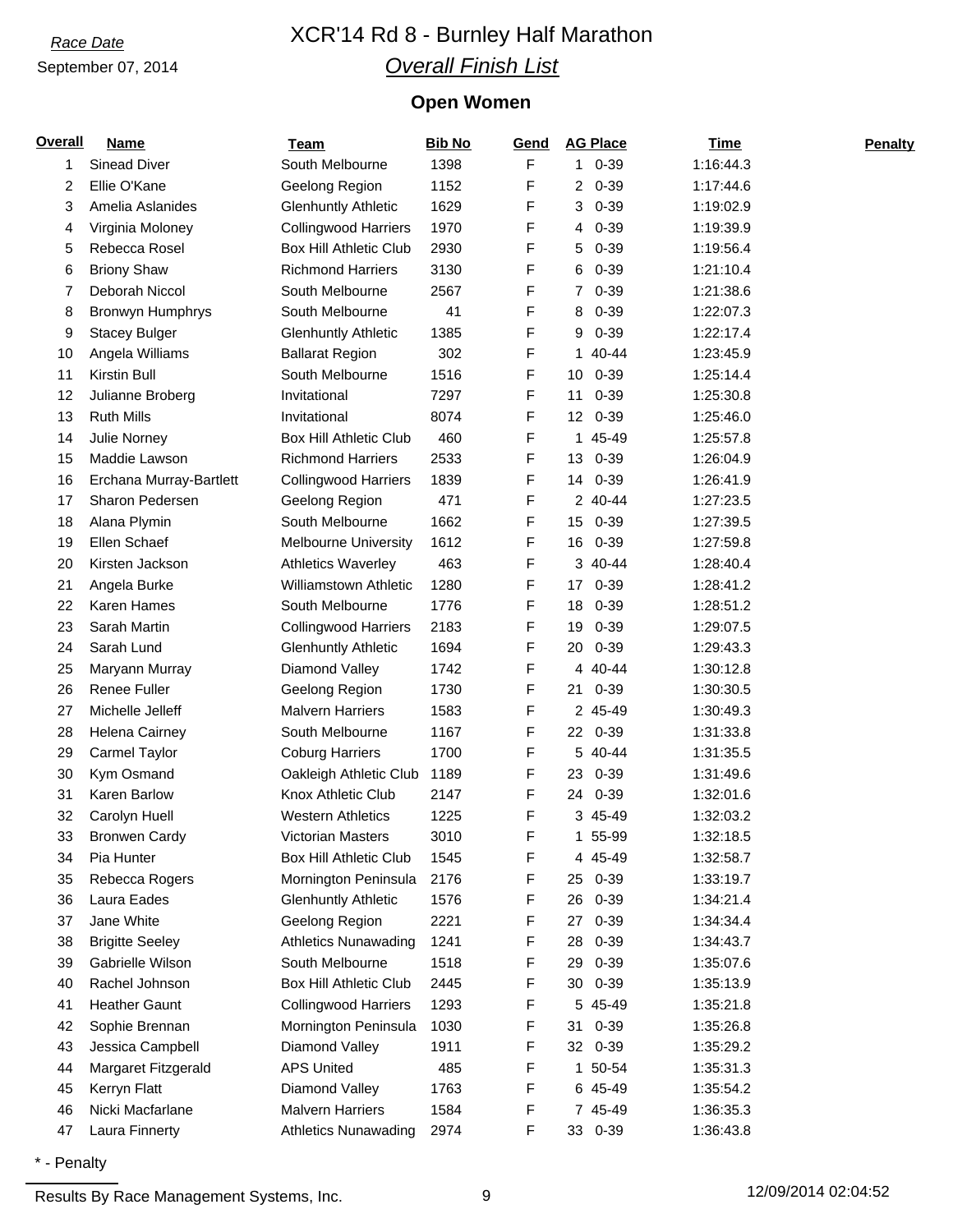# *Race Date* XCR'14 Rd 8 - Burnley Half Marathon *Overall Finish List*

## **Open Women**

| <b>Overall</b> | <b>Name</b>               | <b>Team</b>                   | <b>Bib No</b> | Gend | <b>AG Place</b> | <b>Time</b> | <b>Penalty</b> |
|----------------|---------------------------|-------------------------------|---------------|------|-----------------|-------------|----------------|
| 48             | Niamh O'Reilly            | <b>Athletics Waverley</b>     | 2347          | F    | 6 40-44         | 1:36:53.4   |                |
| 49             | Martine Botha             | <b>Melbourne University</b>   | 1220          | F    | 34 0-39         | 1:37:06.9   |                |
| 50             | Rosa Law                  | South Melbourne               | 2494          | F    | 8 45-49         | 1:37:28.7   |                |
| 51             | Kuniko Bowden             | Mentone Athletic Club         | 1575          | F    | 9 45-49         | 1:37:31.7   |                |
| 52             | Amanda Branson            | Yarra Ranges                  | 1290          | F    | 7 40-44         | 1:37:46.5   |                |
| 53             | Pauline Allan             | <b>Richmond Harriers</b>      | 489           | F    | 2 50-54         | 1:37:50.1   |                |
| 54             | Sue Clark                 | Mornington Peninsula          | 496           | F    | 3 50-54         | 1:38:05.0   |                |
| 55             | <b>Kirrily Caldow</b>     | Invitational                  | 7322          | F    | 8 40-44         | 1:38:12.3   |                |
| 56             | Naomi Russell             | Invitational                  | 8040          | F    | 35 0-39         | 1:38:14.2   |                |
| 57             | Monette Bizzarri          | Invitational                  | 7289          | F    | 10 45-49        | 1:38:16.8   |                |
| 58             | Anne Ziogos               | Invitational                  | 8058          | F    | 2 55-99         | 1:38:20.0   |                |
| 59             | Sarah Campbell            | South Melbourne               | 1727          | F    | 0-39<br>36      | 1:39:34.0   |                |
| 60             | Toni Gracia               | Invitational                  | 8062          | F    | $0 - 39$<br>37  | 1:39:40.1   |                |
| 61             | Claire Hodgart            | <b>Western Athletics</b>      | 162           | F    | $0 - 39$<br>38  | 1:39:53.0   |                |
| 62             | <b>Connie Anskaitis</b>   | Geelong Region                | 517           | F    | 4 50-54         | 1:39:56.6   |                |
| 63             | Amanda Laven              | Yarra Ranges                  | 1311          | F    | 9 40-44         | 1:39:59.9   |                |
| 64             | Anna Petrakos             | Mentone Athletic Club         | 1666          | F    | $0 - 39$<br>39  | 1:40:05.2   |                |
| 65             | <b>Alice Enter</b>        | <b>Glenhuntly Athletic</b>    | 2213          | F    | 40<br>$0 - 39$  | 1:40:14.2   |                |
| 66             | Angela Natoli             | <b>Athletics Essendon</b>     | 3160          | F    | 41<br>$0 - 39$  | 1:40:20.2   |                |
| 67             | Rachel Ramsdale           | <b>Collingwood Harriers</b>   | 1318          | F    | 42 0-39         | 1:40:22.8   |                |
| 68             | Isidora Stefanovic        | <b>Melbourne University</b>   | 2202          | F    | 43 0-39         | 1:40:31.1   |                |
| 69             | Sharon Rankin             | <b>Western Athletics</b>      | 2002          | F    | 10 40-44        | 1:40:31.4   |                |
| 70             | Simone Eades              | Doncaster Athletic            | 1886          | F    | 40-44<br>11     | 1:40:48.4   |                |
| 71             | Liza Henshall             | <b>Box Hill Athletic Club</b> | 3005          | F    | 44 0-39         | 1:40:52.5   |                |
| 72             | Rosie McCaughey           | South Melbourne               | 2553          | F    | $0 - 39$<br>45  | 1:41:06.4   |                |
| 73             | <b>Brigitte Sneyders</b>  | <b>Western Athletics</b>      | 2668          | F    | 46<br>$0 - 39$  | 1:41:09.6   |                |
| 74             | Eilidh Grigg              | <b>Malvern Harriers</b>       | 1331          | F    | $0 - 39$<br>47  | 1:41:27.5   |                |
| 75             | Lavinia Petrie            | Ringwood Athletic             | 333           | F    | 3 55-99         | 1:41:33.4   |                |
| 76             | Lisa Dommisse             | <b>Malvern Harriers</b>       | 2303          | F    | $0 - 39$<br>48  | 1:41:36.9   |                |
| 77             | Sarah Leeming             | Diamond Valley                | 2280          | F    | 49<br>$0 - 39$  | 1:42:07.5   |                |
| 78             | Sabine Miller             | South Melbourne               | 1160          | F    | $0 - 39$<br>50  | 1:42:16.1   |                |
| 79             | Kerrie Oliver             | Invitational                  | 8081          | F    | 51<br>$0 - 39$  | 1:42:35.3   |                |
| 80             | Amy Holmes                | <b>Collingwood Harriers</b>   | 2033          | ۳    | $0 - 39$<br>52  | 1:42:51.8   |                |
| 81             | Monica Ireland            | Keilor St Bernards            | 1355          | F    | 0-39<br>53      | 1:42:58.9   |                |
| 82             | Claire Walpole            | Doncaster Athletic            | 1481          | F    | $0 - 39$<br>54  | 1:43:02.7   |                |
| 83             | Georgie Buckley           | Doncaster Athletic            | 1382          | F    | 55<br>0-39      | 1:43:02.7   |                |
| 84             | Kate Jones                | Invitational                  | 8028          | F    | 56 0-39         | 1:43:21.6   |                |
| 85             | Una Kelleher              | <b>Malvern Harriers</b>       | 1842          | F    | 57 0-39         | 1:44:01.8   |                |
| 86             | <b>Helen Stanley</b>      | Victorian Masters             | 480           | F    | 4 55-99         | 1:44:31.4   |                |
| 87             | Kim Wen                   | South Melbourne               | 1757          | F    | 58 0-39         | 1:44:33.9   |                |
| 88             | <b>Caroline Scott</b>     | South Melbourne               | 1115          | F    | $0 - 39$<br>59  | 1:44:35.0   |                |
| 89             | Helen Bryan               | Mentone Athletic Club         | 1431          | F    | 12 40-44        | 1:44:57.2   |                |
| 90             | Rose McVicar              | Williamstown Athletic         | 1867          | F    | 13 40-44        | 1:45:40.3   |                |
| 91             | Carolyn Tonelli           | Keilor St Bernards            | 1469          | F    | 14 40-44        | 1:45:51.1   |                |
| 92             | Elizabeth Kenney          | <b>Traralgon Harriers</b>     | 2468          | F    | 11 45-49        | 1:47:45.5   |                |
| 93             | <b>Katharine Scarlett</b> | <b>Melbourne University</b>   | 1605          | F    | 60 0-39         | 1:47:49.1   |                |
| 94             | Amy Brown                 | Keilor St Bernards            | 2773          | F    | $0 - 39$<br>61  | 1:48:10.7   |                |

\* - Penalty

Results By Race Management Systems, Inc. 10 12/09/2014 02:04:53